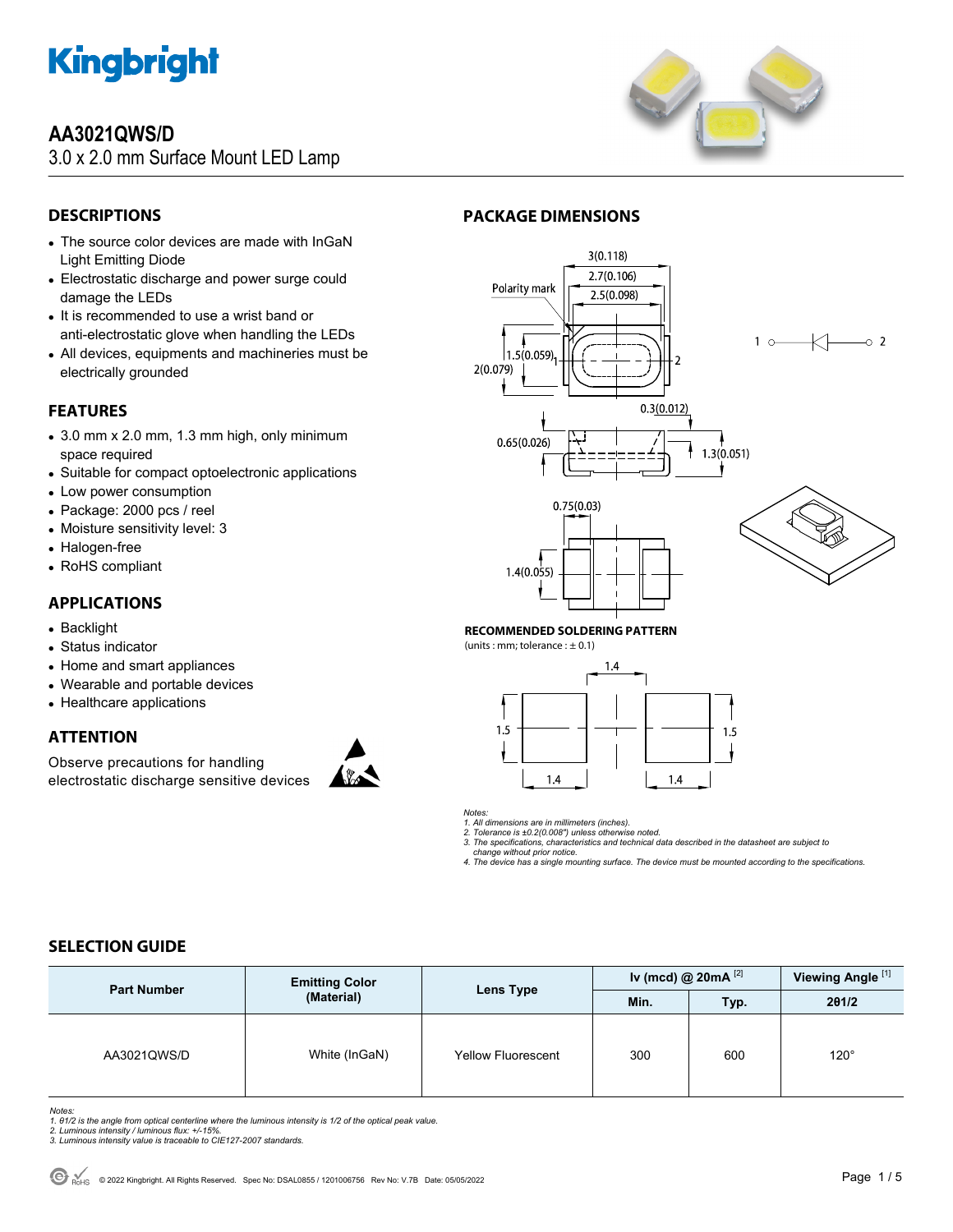#### **ELECTRICAL / OPTICAL CHARACTERISTICS at T<sub>A</sub>=25°C**

| <b>Parameter</b>                                                                                           |                      |                       | Value   |                          | <b>Unit</b>           |
|------------------------------------------------------------------------------------------------------------|----------------------|-----------------------|---------|--------------------------|-----------------------|
|                                                                                                            | Symbol               | <b>Emitting Color</b> | Typ.    |                          |                       |
| <b>Chromaticity Coordinates x</b><br>$I_F = 20mA$                                                          | $x^{[1]}$            | White                 | 0.31    | $\overline{\phantom{a}}$ |                       |
| Chromaticity Coordinates y<br>$I_F = 20mA$                                                                 | y <sup>[1]</sup>     | White                 | 0.31    | $\overline{\phantom{a}}$ |                       |
| Capacitance                                                                                                | C                    | White                 | 100     | $\overline{\phantom{a}}$ | pF                    |
| Forward Voltage $I_F = 20mA$                                                                               | $V_F$ <sup>[2]</sup> | White                 | 3.3     | 4.0                      | $\vee$                |
| Reverse Current ( $V_R$ = 5V)                                                                              | $I_R$                | White                 |         | 50                       | μA                    |
| Temperature Coefficient of x<br>$I_F$ = 20mA, -10°C $\leq T \leq 85$ °C                                    | $TC_{x}$             | White                 | $-0.17$ | $\overline{\phantom{a}}$ | $10^{-3}$ /°C         |
| Temperature Coefficient of y<br>$I_F = 20 \text{mA}, -10^{\circ} \text{C} \leq T \leq 85^{\circ} \text{C}$ | $TC_v$               | White                 | $-0.18$ | $\overline{\phantom{a}}$ | $10^{-3}$ /°C         |
| Temperature Coefficient of $V_F$<br>$I_F = 20mA$ , -10°C $\le T \le 85$ °C                                 | $TC_{V}$             | White                 | $-3.0$  | $\overline{\phantom{a}}$ | $mV$ <sup>o</sup> $C$ |

*Notes:* 

*1. Measurement tolerance of the chromaticity coordinates is ±0.01.* 

*2. Forward voltage: ±0.1V. 3. Excess driving current and / or operating temperature higher than recommended conditions may result in severe light degradation or premature failure.* 

#### **ABSOLUTE MAXIMUM RATINGS at T<sub>A</sub>=25°C**

| <b>Parameter</b>                             | Symbol                  | Value          | <b>Unit</b>   |
|----------------------------------------------|-------------------------|----------------|---------------|
| Power Dissipation                            | $P_D$                   | 120            | mW            |
| Reverse Voltage                              | $V_{R}$                 | 5              | $\vee$        |
| Junction Temperature                         | $T_j$                   | 115            | $^{\circ}C$   |
| <b>Operating Temperature</b>                 | $T_{op}$                | $-40$ to $+85$ | $^{\circ}C$   |
| Storage Temperature                          | $T_{\text{stg}}$        | $-40$ to $+85$ | $^{\circ}C$   |
| DC Forward Current                           | $I_F$                   | 30             | mA            |
| Peak Forward Current                         | $I_{FM}$ <sup>[1]</sup> | 150            | mA            |
| Electrostatic Discharge Threshold (HBM)      | $\overline{a}$          | 250            | $\vee$        |
| Thermal Resistance (Junction / Ambient)      | $R_{th}$ JA $^{[2]}$    | 320            | $\degree$ C/W |
| Thermal Resistance (Junction / Solder point) | $R_{th}$ JS $^{[2]}$    | 140            | $\degree$ C/W |

Notes:<br>1. 1/10 Duty Cycle, 0.1ms Pulse Width.<br>2. R<sub>th JA</sub> ,R<sub>th JS</sub> Results from mounting on PC board FR4 (pad size ≥ 16 mm<sup>2</sup> per pad).<br>3. Relative humidity levels maintained between 40% and 60% in production area are re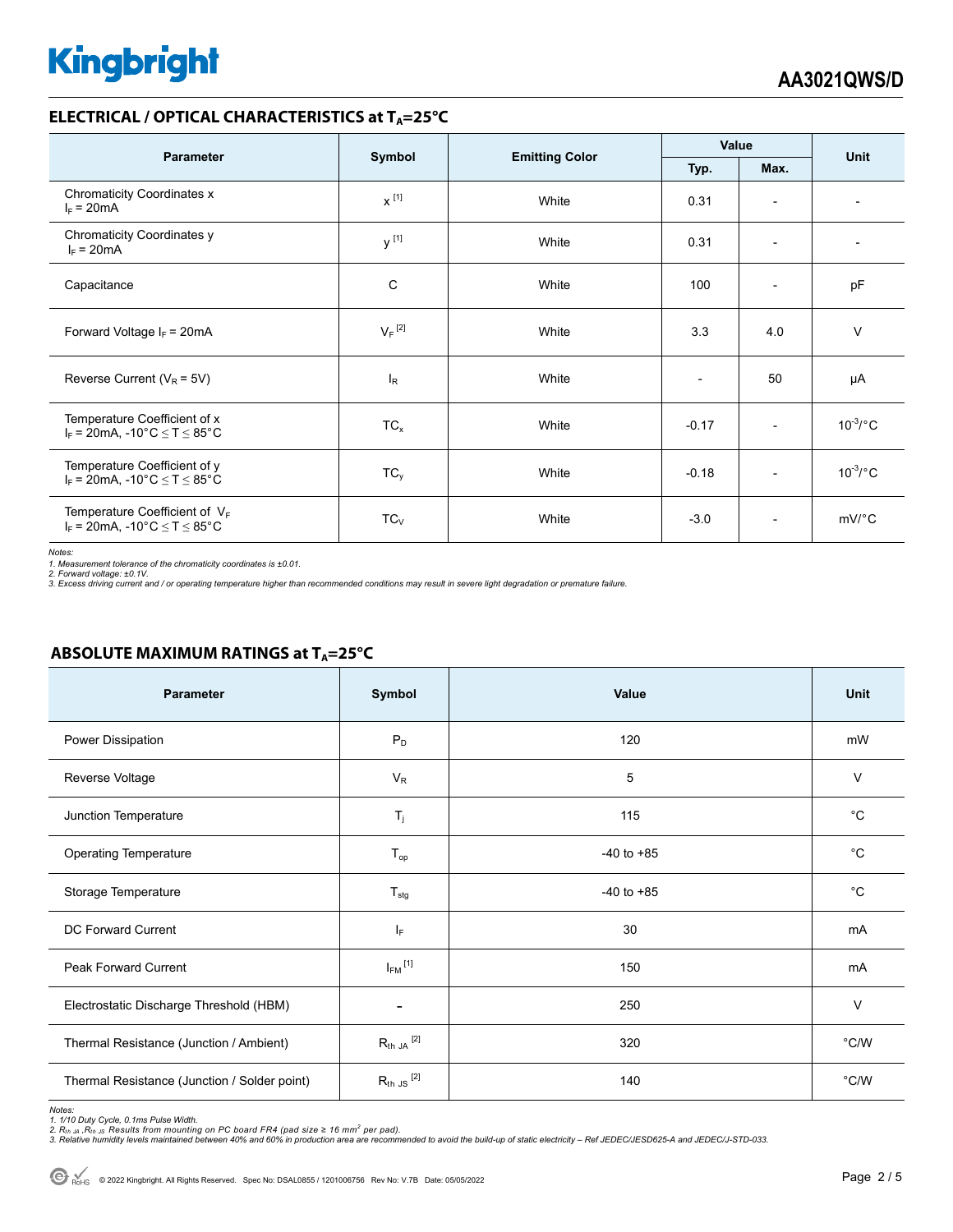#### **TECHNICAL DATA**

#### **SPATIAL DISTRIBUTION**



#### **WHITE**



#### **CIE CHROMATICITY DIAGRAM**



|    | x     | y     |                | x     | y     |
|----|-------|-------|----------------|-------|-------|
| a2 | 0.263 | 0.213 | a0             | 0.282 | 0.245 |
|    | 0.282 | 0.245 |                | 0.298 | 0.271 |
|    | 0.265 | 0.265 |                | 0.286 | 0.299 |
|    | 0.242 | 0.226 |                | 0.265 | 0.265 |
| b2 | 0.298 | 0.271 |                | 0.313 | 0.296 |
|    | 0.313 | 0.296 | b <sub>1</sub> | 0.329 | 0.325 |
|    | 0.306 | 0.332 |                | 0.329 | 0.371 |
|    | 0.286 | 0.299 |                | 0.306 | 0.332 |
| c0 | 0.329 | 0.325 |                |       |       |
|    | 0.358 | 0.372 |                |       |       |
|    | 0.363 | 0.400 |                |       |       |
|    | 0.329 | 0.371 |                |       |       |

*Notes:* 

*Shipment may contain more than one chromaticity regions. Orders for single chromaticity region are generally not accepted. Measurement tolerance of the chromaticity coordinates is ±0.01.* 

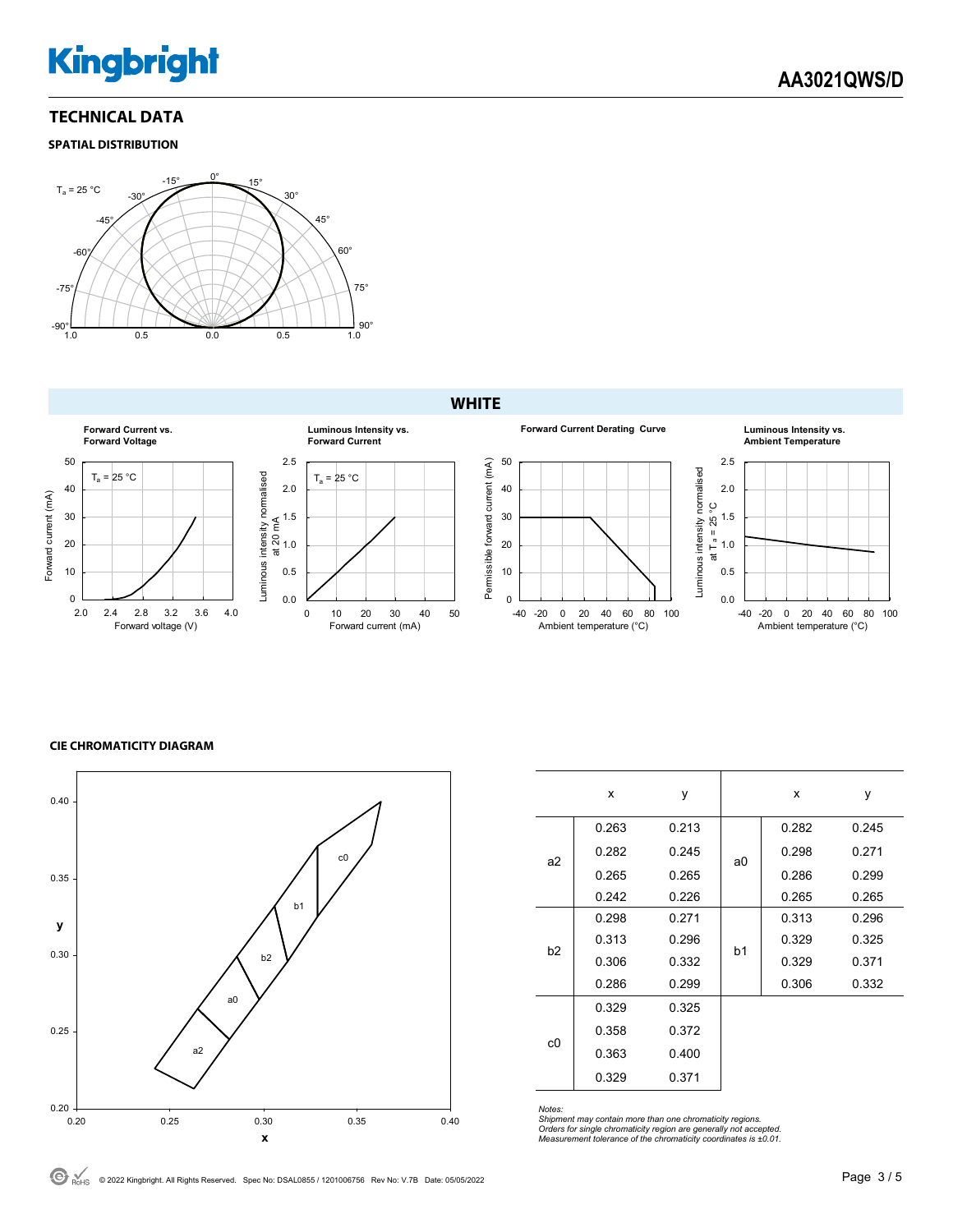#### **REFLOW SOLDERING PROFILE for LEAD-FREE SMD PROCESS**



#### *Notes:*

*1. Don't cause stress to the LEDs while it is exposed to high temperature. 2. The maximum number of reflow soldering passes is 2 times.* 

- 
- *3. Reflow soldering is recommended. Other soldering methods are not recommended as they might cause damage to the product.*

#### **TAPE SPECIFICATIONS** (units : mm)



**REEL DIMENSION** (units : mm)



#### **HANDLING PRECAUTIONS**

Compare to epoxy encapsulant that is hard and brittle, silicone is softer and flexible. Although its characteristic significantly reduces thermal stress, it is more susceptible to damage by external mechanical force. As a result, special handling precautions need to be observed during assembly using silicone encapsulated LED products. Failure to comply might lead to damage and premature failure of the LED.

1. Handle the component along the side surfaces by using forceps or appropriate tools.



2. Do not directly touch or handle the silicone lens surface. It may damage the internal circuitry.



- 4-1. The inner diameter of the SMD pickup nozzle should not exceed the size of the LED to prevent air leaks.
- 4-2. A pliable material is suggested for the nozzle tip to avoid scratching or damaging the LED surface during pickup.
- 4-3. The dimensions of the component must be accurately programmed in the pick-and-place machine to insure precise pickup and avoid damage during production.
- 5. As silicone encapsulation is permeable to gases, some corrosive substances such as  $H_2S$  might corrode silver plating of leadframe. Special care should be taken if an LED with silicone encapsulation is to be used near such substances.

3. Do not stack together assembled PCBs containing exposed LEDs. Impact may scratch the silicone lens or damage the internal circuitry.